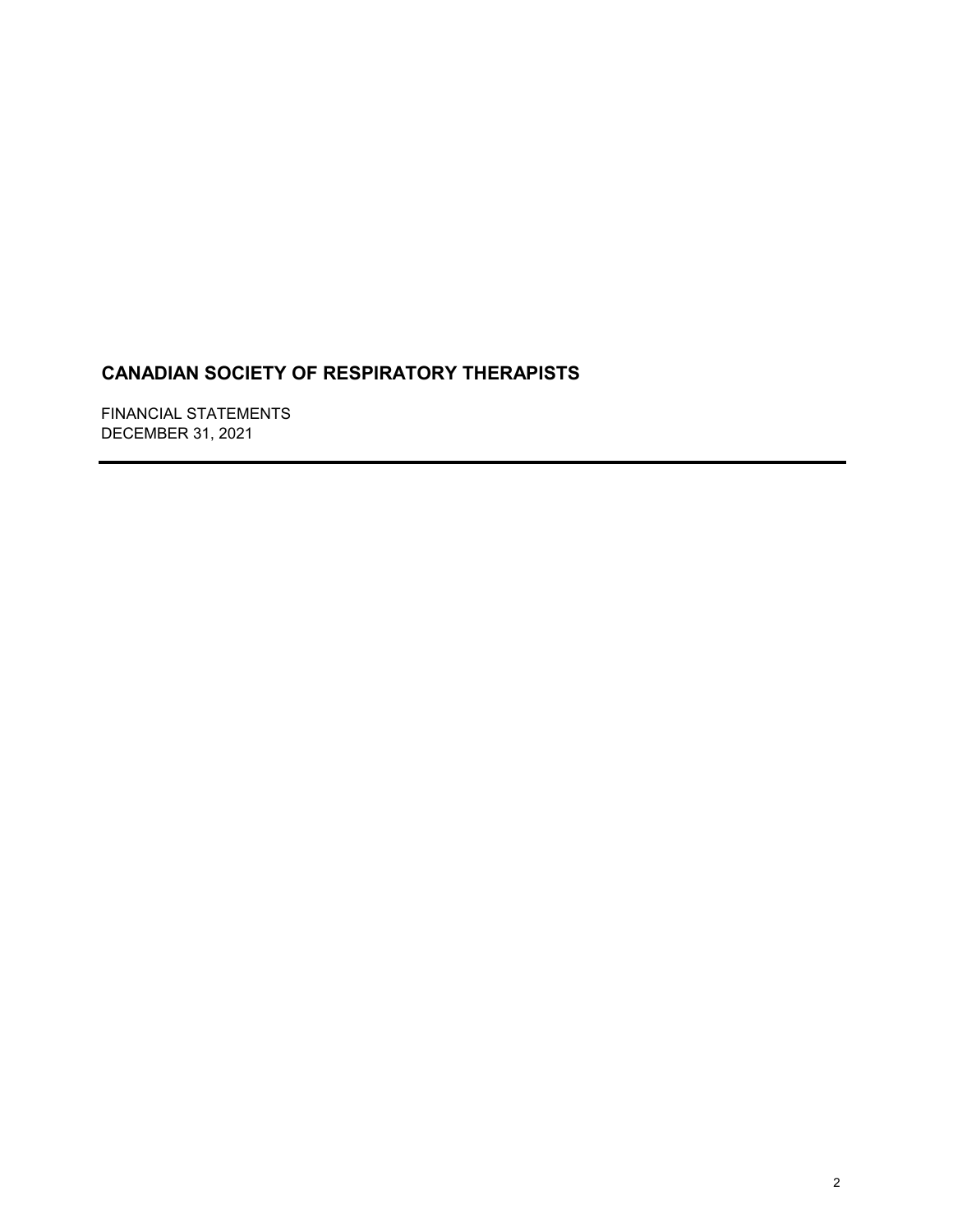

# **INDEPENDENT AUDITOR'S REPORT**

To the Members, **Canadian Society of Respiratory Therapists:**

# **Opinion**

We have audited the financial statements of Canadian Society of Respiratory Therapists ("the Entity"), which comprise the statement of financial position as at December 31, 2021, and the statements of changes in net assets, operations and cash flows for the year then ended, and notes to the financial statements, including a summary of significant accounting policies.

In our opinion, the accompanying financial statements present fairly, in all material respects, the financial position of the Entity as at December 31, 2021, and the results of its operations and its cash flows for the year then ended in accordance with Canadian accounting standards for not-for-profit organizations.

# **Basis for opinion**

We conducted our audit in accordance with Canadian generally accepted auditing standards. Our responsibilities under those standards are further described in the auditor's responsibilities for the audit of the financial statements section of our report. We are independent of the Entity in accordance with the ethical requirements that are relevant to our audit of the financial statements in Canada, and we have fulfilled our other ethical responsibilities in accordance with these requirements. We believe that the audit evidence we have obtained is sufficient and appropriate to provide a basis for our opinion.

# **Responsibilities of management and those charged with governance for the financial statements**

Management is responsible for the preparation and fair presentation of these financial statements in accordance with Canadian accounting standards for not-for-profit organizations, and for such internal control as management determines is necessary to enable the preparation of financial statements that are free from material misstatement, whether due to fraud or error.

In preparing the financial statements, management is responsible for assessing the Entity's ability to continue as a going concern, disclosing, as applicable, matters related to going concern and using the going concern basis of accounting unless management either intends to liquidate the Entity, or to cease operations, or has no realistic alternative but to do so.

Those charged with governance are responsible for overseeing the Entity's financial reporting process.

# **Auditor's responsibilities for the audit of the financial statements**

Our objectives are to obtain reasonable assurance about whether the financial statements as a whole are free from material misstatement, whether due to fraud or error, and to issue an auditor's report that includes our opinion. Reasonable assurance is a high level of assurance, but is not a guarantee that an audit conducted in accordance with Canadian generally accepted auditing standards will always detect a material misstatement when it exists. Misstatements can arise from fraud or error and are considered material if, individually or in the aggregate, they could reasonably be expected to influence the economic decisions of users taken on the basis of these financial statements.

As part of an audit in accordance with Canadian generally accepted auditing standards, we exercise professional judgment and maintain professional skepticism throughout the audit.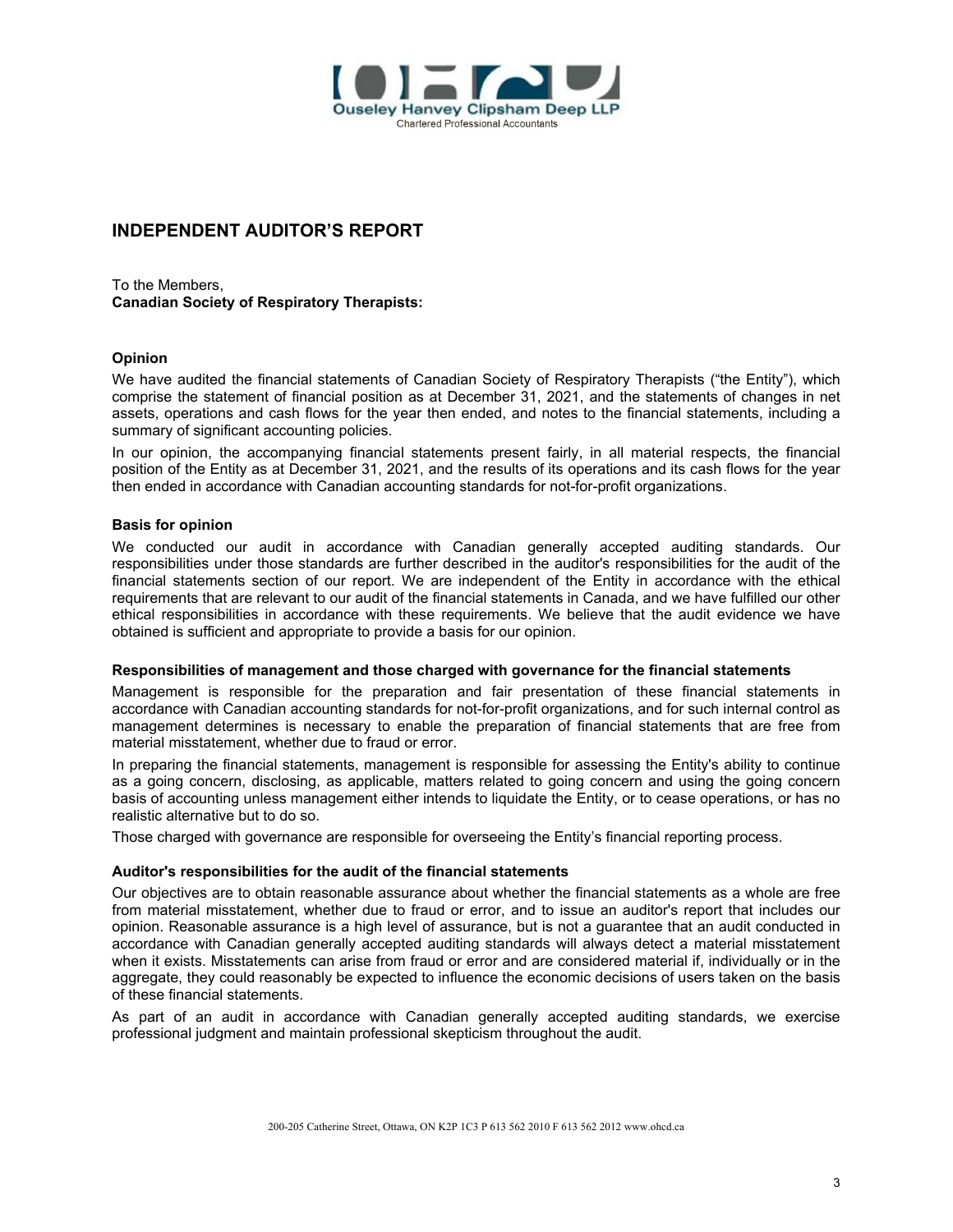We also:

- Identify and assess the risks of material misstatement of the financial statements, whether due to fraud or error, design and perform audit procedures responsive to those risks, and obtain audit evidence that is sufficient and appropriate to provide a basis for our opinion. The risk of not detecting a material misstatement resulting from fraud is higher than for one resulting from error, as fraud may involve collusion, forgery, intentional omissions, misrepresentations, or the override of internal control.
- Obtain an understanding of internal control relevant to the audit in order to design audit procedures that are appropriate in the circumstances, but not for the purpose of expressing an opinion on the effectiveness of the Entity's internal control.
- Evaluate the appropriateness of accounting policies used and the reasonableness of accounting estimates and related disclosures made by management.
- Conclude on the appropriateness of management's use of the going concern basis of accounting and, based on the audit evidence obtained, whether a material uncertainty exists related to events or conditions that may cast significant doubt on the Entity's ability to continue as a going concern. If we conclude that a material uncertainty exists, we are required to draw attention in our auditor's report to the related disclosures in the financial statements or, if such disclosures are inadequate, to modify our opinion. Our conclusions are based on the audit evidence obtained up to the date of our auditor's report. However, future events or conditions may cause the Entity to cease to continue as a going concern.
- Evaluate the overall presentation, structure and content of the financial statements, including the disclosures, and whether the financial statements represent the underlying transactions and events in a manner that achieves fair presentation.

We communicate with those charged with governance regarding, among other matters, the planned scope and timing of the audit and significant audit findings, including any significant deficiencies in internal control that we identify during our audit.

 $OHCN$  LLP.

# **OUSELEY HANVEY CLIPSHAM DEEP LLP** Licensed Public Accountants Ottawa, Ontario March 16, 2022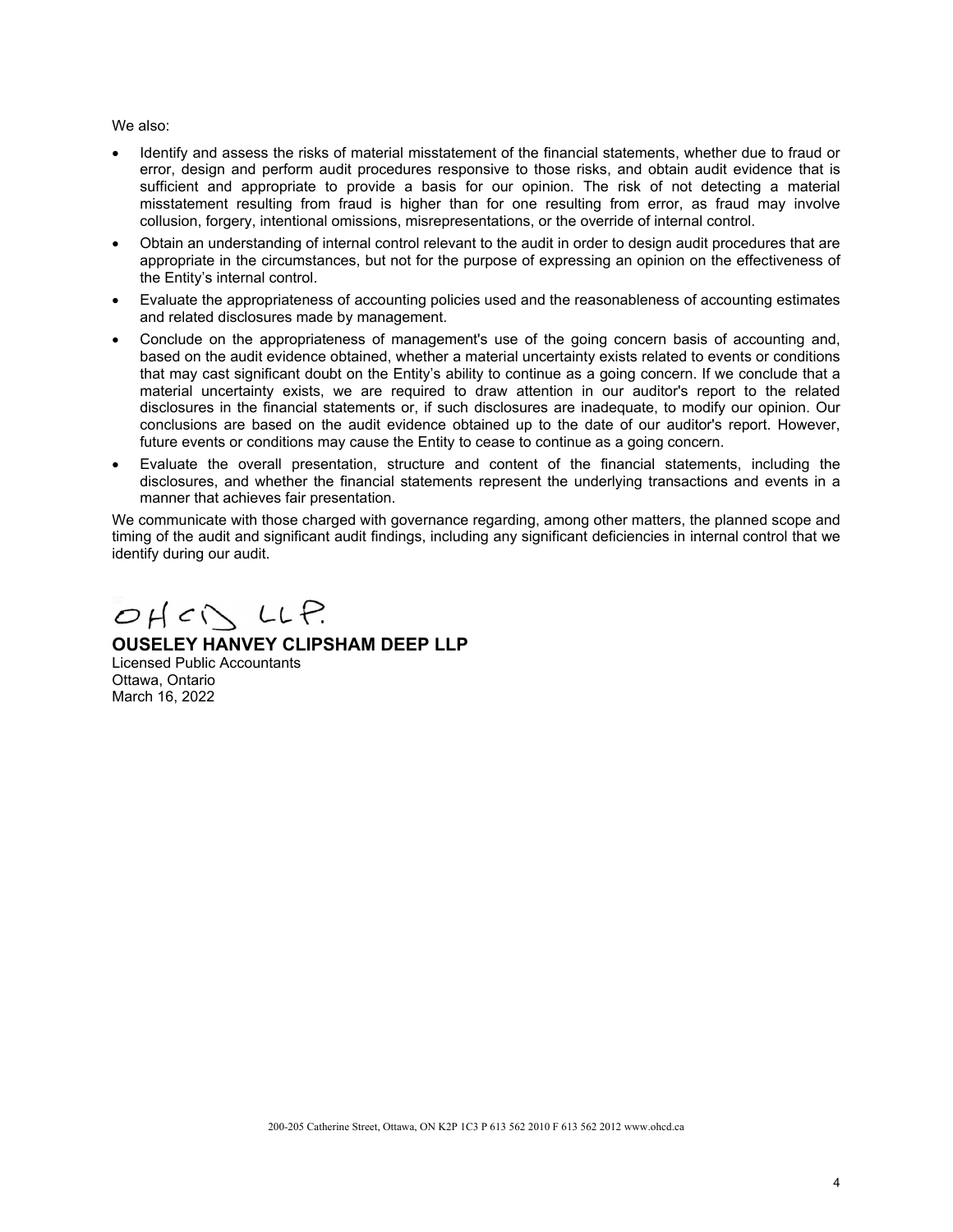STATEMENT OF FINANCIAL POSITION AS AT DECEMBER 31, 2021

|                                                                                                                         |                | 2021                                            | 2020                                                   |
|-------------------------------------------------------------------------------------------------------------------------|----------------|-------------------------------------------------|--------------------------------------------------------|
| <b>CURRENT ASSETS</b>                                                                                                   |                |                                                 |                                                        |
| Cash<br>Short term investments (note 2)<br>Accounts receivable<br>Government remittances receivable<br>Prepaid expenses | \$             | 547,182<br>100,228<br>22,141<br>4,020<br>93,733 | \$<br>355,591<br>100,228<br>9,085<br>20,191<br>113,929 |
|                                                                                                                         |                | 767,304                                         | 599,024                                                |
| LONG-TERM INVESTMENTS (note 2)<br>CAPITAL ASSETS (note 3)                                                               |                | 60,720<br>7,050                                 | 60,000<br>13,835                                       |
|                                                                                                                         | \$             | 835,074                                         | \$<br>672,859                                          |
| <b>LIABILITIES</b>                                                                                                      |                |                                                 |                                                        |
| Accounts payable and accrued liabilities<br>Deferred revenue (note 5)                                                   | $\$\$          | 98,042<br>79,660                                | \$<br>57,937<br>112,707                                |
|                                                                                                                         |                | 177,702                                         | 170,644                                                |
| LONG-TERM LOAN (note 6)                                                                                                 |                | 30,000                                          | 30,000                                                 |
|                                                                                                                         |                | 207,702                                         | 200,644                                                |
| <b>NET ASSETS</b>                                                                                                       |                |                                                 |                                                        |
| Invested in capital assets<br>Internally restricted grant fund (note 8)<br>Unrestricted                                 |                | 7,051<br>50,000<br>570,321                      | 13,835<br>50,000<br>408,380                            |
|                                                                                                                         |                | 627,372                                         | 472,215                                                |
|                                                                                                                         | $\mathfrak{S}$ | 835,074                                         | \$<br>672,859                                          |

| Approved on behalf of the Board: | Director |
|----------------------------------|----------|
| Comment,                         | Director |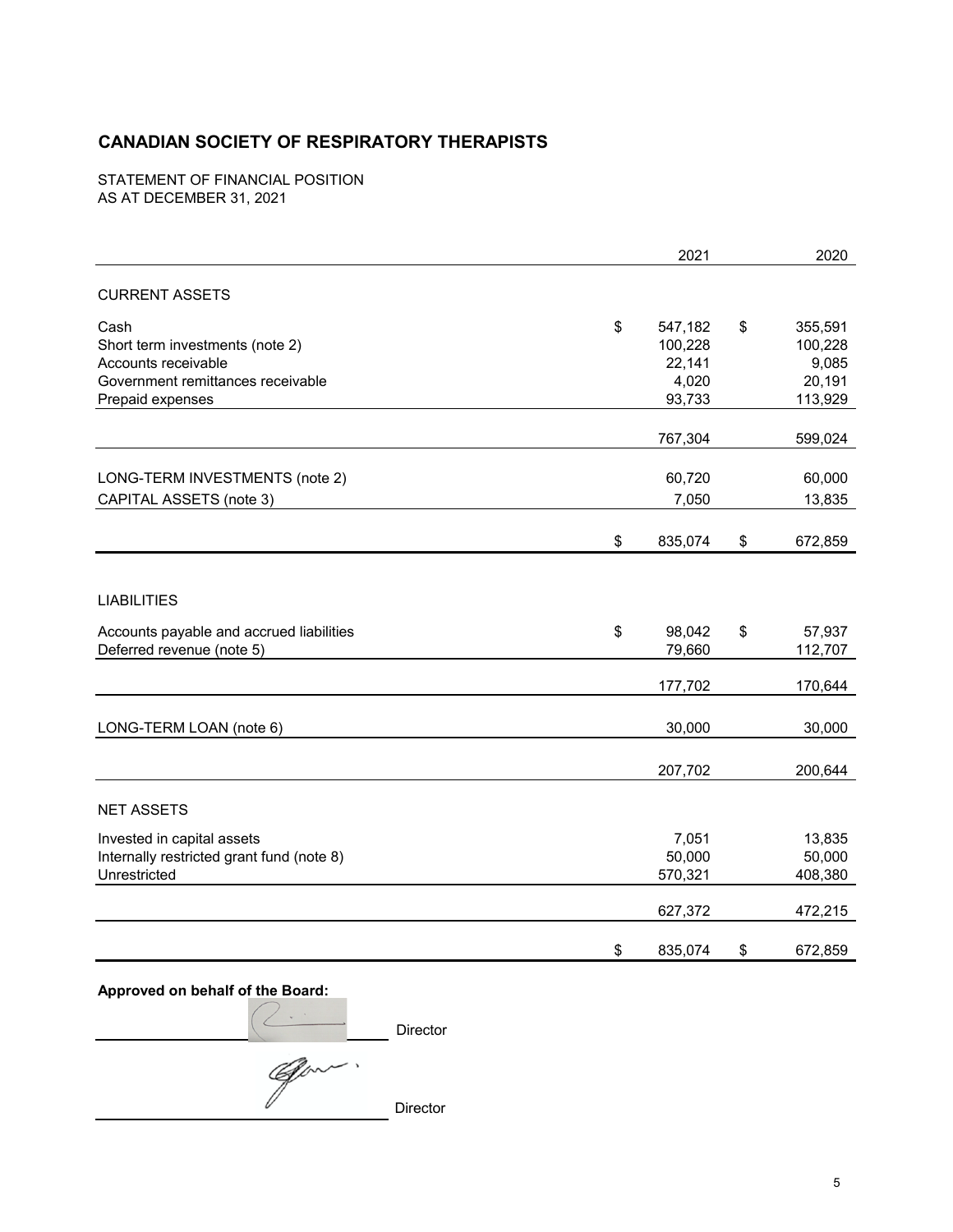# **Canadian Society of Respiratory Therapists**

STATEMENT OF CHANGES IN NET ASSETS FOR THE PERIOD ENDED DECEMBER 31, 2021

|                                                                                                                                                         | 2021                              | 2020                               |
|---------------------------------------------------------------------------------------------------------------------------------------------------------|-----------------------------------|------------------------------------|
| <b>INVESTED IN CAPITAL ASSETS</b>                                                                                                                       |                                   |                                    |
| Balance - beginning of the period<br>Amortization of capital assets<br>Acquisition of capital assets                                                    | \$<br>13,835<br>(6, 784)          | \$<br>24,645<br>(14, 557)<br>3,747 |
| Balance - end of the period                                                                                                                             | \$<br>7,051                       | \$<br>13,835                       |
| INTERNALLY RESTRICTED GRANT FUND<br>Balance - beginning of the period                                                                                   | \$<br>50,000                      | \$<br>50,000                       |
| Transfer from unrestricted net assets                                                                                                                   |                                   |                                    |
| Balance - end of the period                                                                                                                             | \$<br>50,000                      | \$<br>50,000                       |
| <b>UNRESTRICTED</b>                                                                                                                                     |                                   |                                    |
| Balance - beginning of the period<br>Net change related to capital assets<br>Transfer to internally restricted grant fund<br>Net revenue for the period | \$<br>408,380<br>6,783<br>155,158 | \$<br>285,659<br>10,810<br>111,911 |
| Balance - end of period                                                                                                                                 | \$<br>570,321                     | \$<br>408,380                      |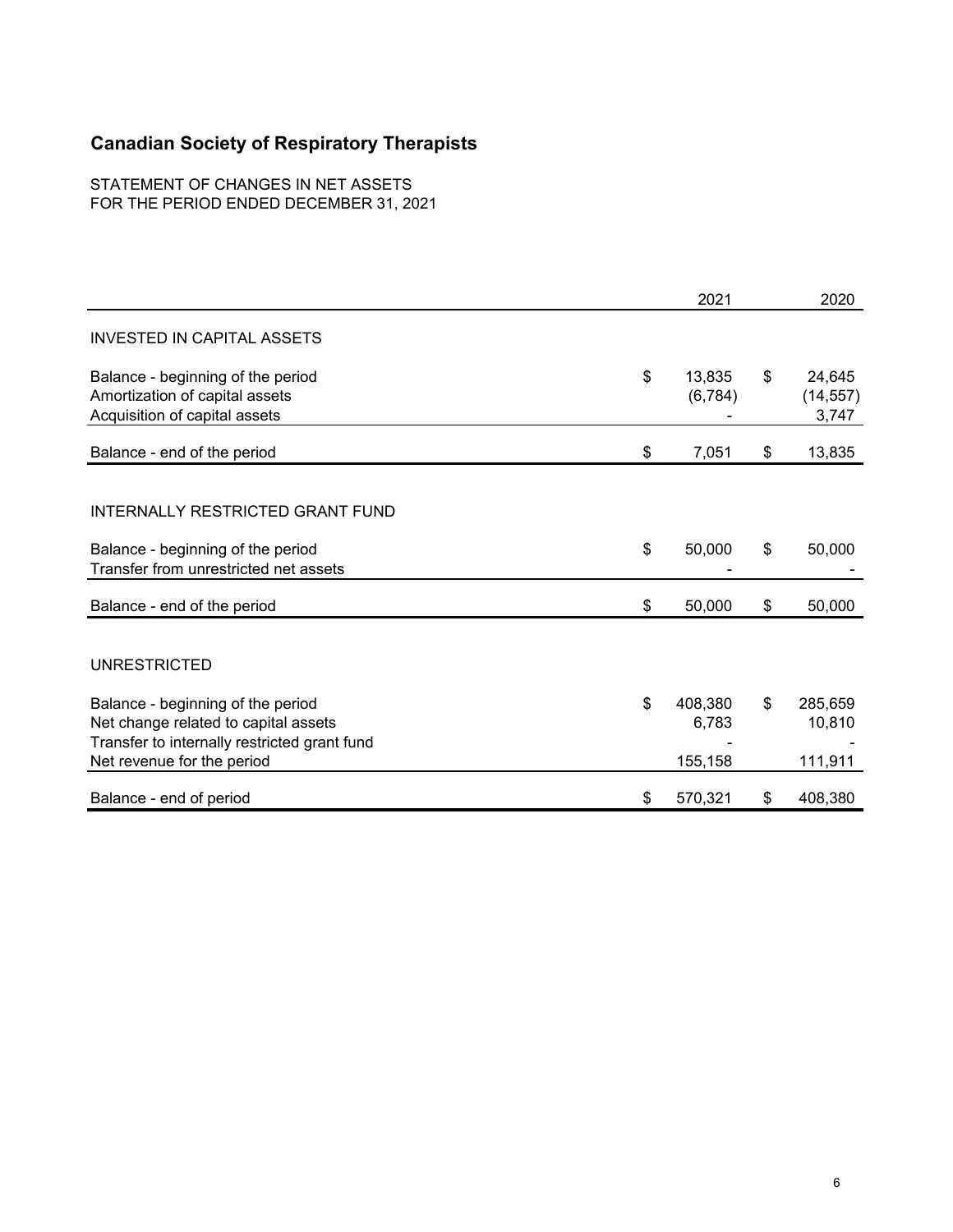STATEMENT OF OPERATIONS FOR THE PERIOD ENDED DECEMBER 31, 2021

|                                          | 2021          | 2020          |
|------------------------------------------|---------------|---------------|
|                                          |               |               |
| <b>REVENUE</b>                           |               |               |
| Members' dues                            | \$<br>738,365 | \$<br>709,796 |
| <b>Annual Education Forum</b>            | 114,528       | 26,940        |
| <b>CoARTE Accreditation</b>              | 2,000         | 2,000         |
| <b>Services</b>                          | 34,567        | 16,284        |
| Publications and promotion               | 65,900        | 27,961        |
| Government subsidies related to COVID-19 | 173,052       | 119,164       |
| Investment Income                        | 2,331         | 2,640         |
|                                          | 1,130,743     | 904,785       |
|                                          |               |               |
| <b>EXPENDITURE</b>                       |               |               |
| Salaries and benefits                    | 548,919       | 474,431       |
| Annual education forum                   | 48,397        | 16,745        |
| <b>Bad debt</b>                          |               |               |
| Telecommunications                       | 64,202        | 57,368        |
| Overhead and operations                  | 24,418        | 21,303        |
| Rent                                     | 25,509        | 30,052        |
| Board and special committee              | 1,000         | 2,396         |
| <b>CoARTE Accreditation</b>              | 1,714         | 1,522         |
| Publications, promotions and awards      | 83,469        | 57,390        |
| <b>Travel and facilities</b>             | 265           | 3,004         |
| Special projects                         | 80,035        | 27,866        |
| Professional fees                        | 57,227        | 49,606        |
| Bank charges and broker fees             | 33,646        | 36,634        |
| Amortization                             | 6,784         | 14,557        |
|                                          | 975,585       | 792,874       |
| NET REVENUE FOR THE PERIOD               | \$<br>155,158 | \$<br>111,911 |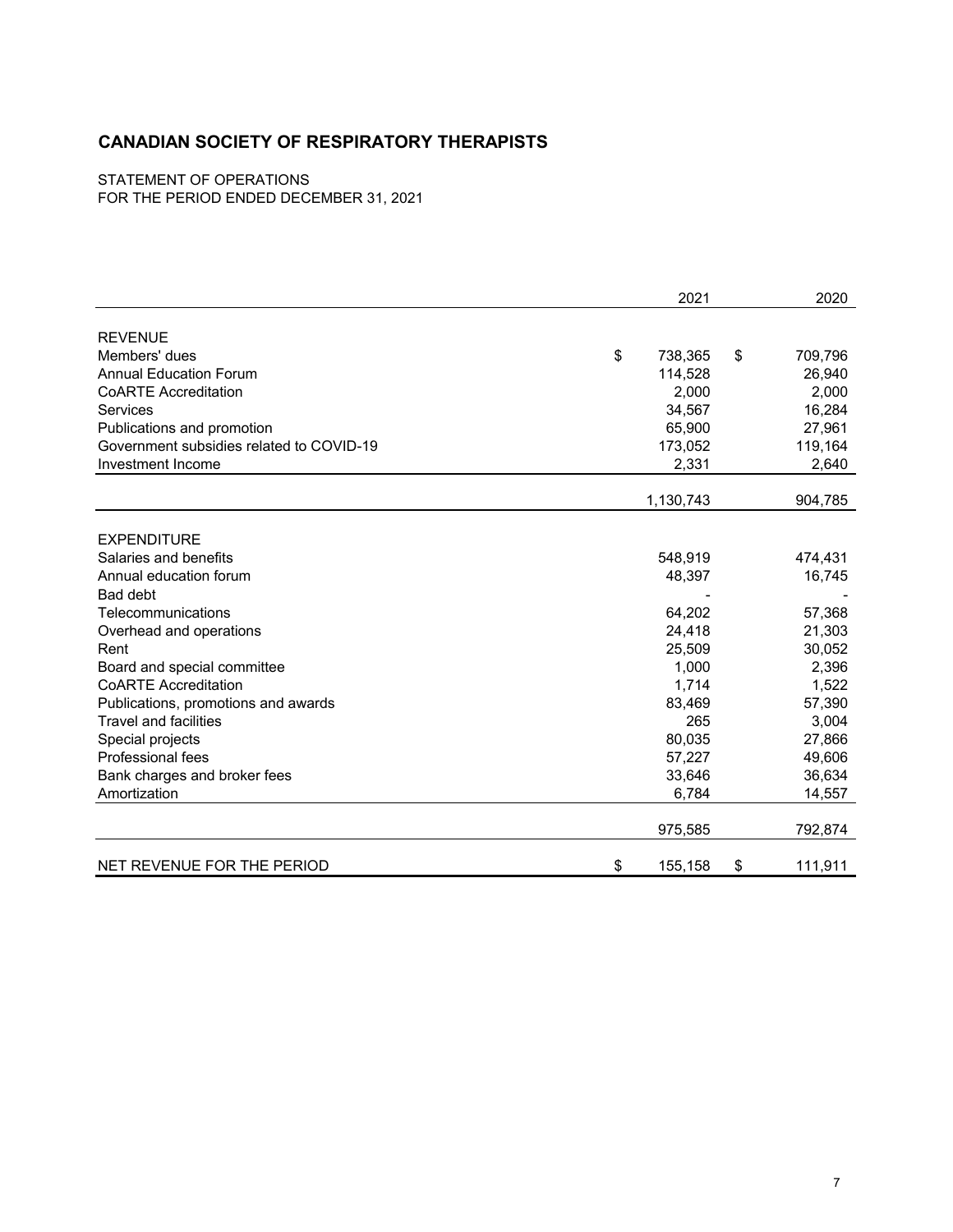STATEMENT OF CASH FLOWS FOR THE PERIOD ENDED DECEMBER 31, 2021

|                                                                  | 2021          | 2020          |
|------------------------------------------------------------------|---------------|---------------|
| CASH PROVIDED BY (USED FOR)                                      |               |               |
| <b>OPERATING ACTIVITIES</b>                                      |               |               |
| Net revenue for the period                                       | \$<br>155,158 | \$<br>111,911 |
| Items not affecting cash:                                        |               |               |
| Amortization of capital assets                                   | 6,784         | 14,557        |
| Changes in non cash working capital items:                       |               |               |
| Accounts receivable                                              | (13,056)      | (8,403)       |
| Government remittances receivable                                | 16,171        | (20, 027)     |
| Prepaid expenses                                                 | 20,196        | (28, 602)     |
| Accounts payable                                                 | 40,105        | 4,144         |
| Deferred revenue                                                 | (33, 047)     | (58, 766)     |
|                                                                  | 192,311       | 14,814        |
| <b>INVESTING ACTIVITIES</b>                                      |               |               |
| Acquisition of capital assets                                    |               | (3,747)       |
| (Addition to) redemption of short-term and long-term investments | (720)         | (710)         |
|                                                                  | (720)         | (4, 457)      |
| <b>FINANCING ACTIVITIES</b>                                      |               |               |
| Long-term loan                                                   |               | 30,000        |
|                                                                  |               |               |
| <b>INCREASE IN CASH</b>                                          | 191,591       | 40,357        |
| Cash beginning of the year                                       | 355,591       | 315,234       |
| CASH END OF YEAR                                                 | \$<br>547,182 | \$<br>355,591 |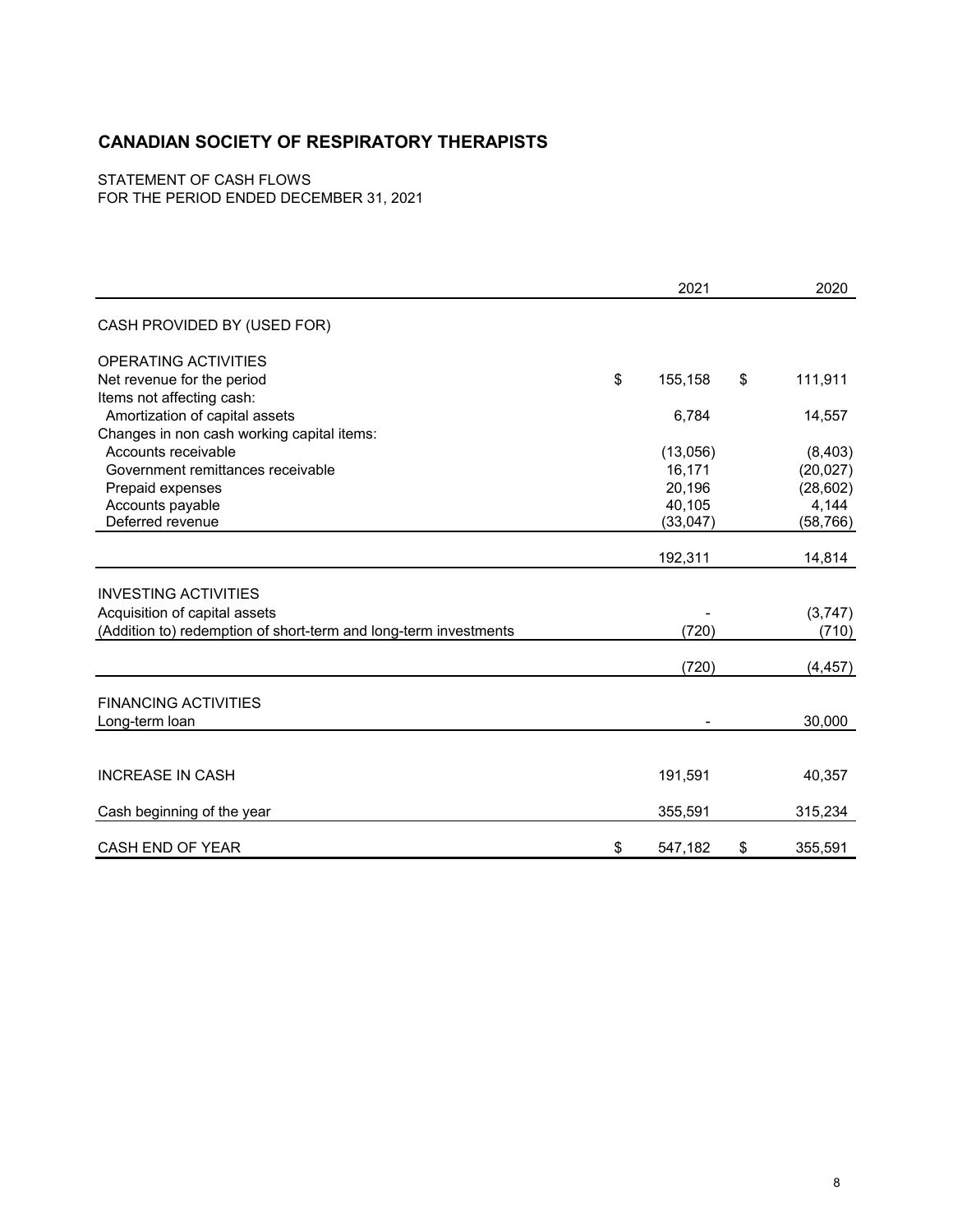NOTES TO FINANCIAL STATEMENTS DECEMBER 31, 2021

The Canadian Society of Respiratory Therapists (the Society) is a national organization established to promote the professional of respiratory therapy. This national organization is dedicated to supporting respiratory therapists in the practice of cardiorespiratory care. As the credentialing body for respiratory therapists - health professionals who assist in the diagnosis, treatment and care of patients with respiratory and cardiopulmonary disorders, the Society's mandate is that a minimum national standard in the field is maintained and promoted. The Society is incorporated without share capital under Part II of the Canada Corporations Act and, as a not-for-profit organization, is exempt from income taxes under subsection 149(1)(1) of the Income Tax Act.

These financial statements have been prepared in accordance with Canadian accounting standards for not-forprofit organizations and include the following significant accounting policies:

### **1. SIGNIFICANT ACCOUNTING POLICIES**

### **a) Use of estimates**

The preparation of these financial statements in conformity with Canadian accounting standards for not-for-profit organizations requires management to make estimates and assumptions that affect the reported amounts of assets and liabilities and disclosure of contingent assets and liabilities at the date of the financial statements and the reported amounts of revenues and expenses during the reporting period. Actual results could differ from those estimates. These estimates are reviewed annually and as adjustments become necessary, they are recorded in the financial statements in the period in which they become known.

#### **b) Revenue recognition**

The Society follows the deferral method of accounting for contributions and other revenues. Revenues related to the Annual Education Forum Restricted contributions are deferred and recognized as revenue in the period in which the related expenses are incurred. CoARTE Accreditation, services, publications, promotions, and investment revenues are recognized when received or receivable if the amount to be received can be reasonably estimated and collection is reasonably assured.

#### **c) Financial instruments**

Financial instruments are initially recognized at fair value and are subsequently measured at amortized cost.

Financial assets measured at amortized cost include cash, investments and accounts receivable.

Financial liabilities measured at amortized cost include accounts payable and accrued liabilities.

#### **d) Capital assets**

Capital assets are recorded at cost and are amortized on an annual basis using the straight-line method as follows:

| <b>Furniture and fixtures</b> | 25%   |
|-------------------------------|-------|
| Office equipment              | 33%   |
| Computer equipment            | 33%   |
| Website                       | 12.5% |
| Computer database             | 20%   |

#### **e) Contributed goods and services**

The Society receives the benefit of numerous hours of volunteer time. Due to the difficulty of determining their fair value, contributed goods and services are not recognized in the financial statements.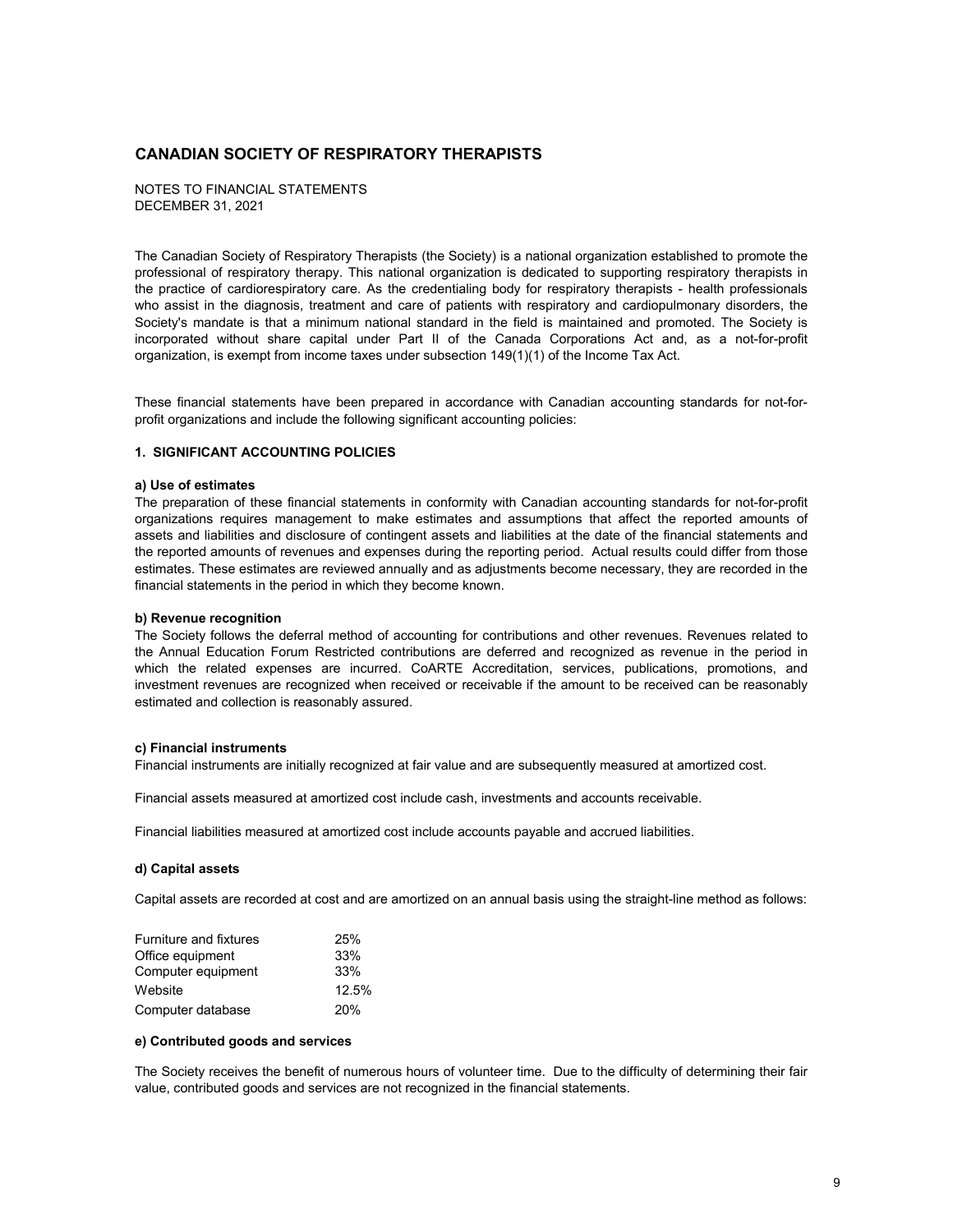NOTES TO FINANCIAL STATEMENTS DECEMBER 31, 2021

## **2. INVESTMENTS**

Investments consist of Guaranteed Investment Certificates with maturity dates ranging from June 2022 through June 2024, and interest rates ranging from .95% to 1.8%.

### **3. CAPITAL ASSETS**

|                               | Cost          |     | Accumulated<br>Amortization |     | 2021<br><b>NBV</b> | 2020<br><b>NBV</b> |
|-------------------------------|---------------|-----|-----------------------------|-----|--------------------|--------------------|
| <b>Furniture and fixtures</b> | \$<br>2,627   | \$. | 2,627                       | \$. | $\sim$             | \$<br>66           |
| Office equipment              | 10,953        |     | 10,953                      |     | ٠                  | 1,339              |
| Computer equipment            | 44.131        |     | 44,131                      |     | -                  | 8,455              |
| Computer database             | 41.788        |     | 40,302                      |     | 1,486              | 5,689              |
| Website                       | 30,913        |     | 25,349                      |     | 5,564              | 9,096              |
|                               | \$<br>130.412 | £.  | 123,362                     | \$. | 7.050              | \$<br>24,645       |

# **4. BANK LOAN**

The Society has an authorized line of credit of \$75,000, at prime lending rate plus 2.5%. This line of credit is secured by the Society's investment in guaranteed investment certificates. The line of credit is unused at yearend.

# **5. DEFERRED REVENUE**

|                                                | 2021       | 2020       |
|------------------------------------------------|------------|------------|
|                                                |            |            |
| Balance, beginning of the year                 | 112.707    | 171,473    |
| Less: amount recognized as revenue in the year | (112, 707) | (171, 473) |
| Plus: amount received for the subsequent year  | 79.660     | 112,707    |
|                                                |            |            |
| Balance, end of the year                       | 79.660     | 112,707    |